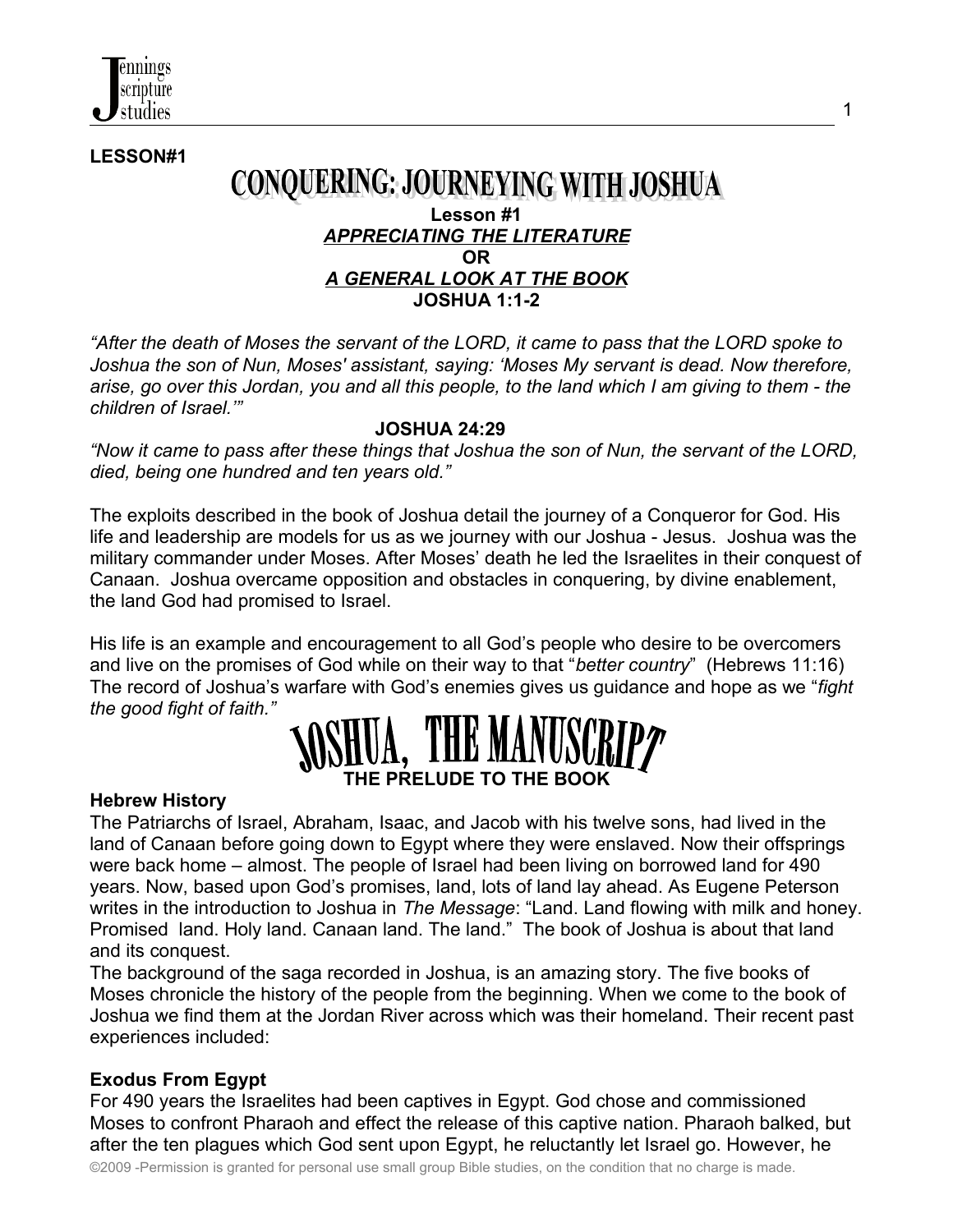

soon regretted his decision and pursued the escaping slaves, catching up with them at the Red Sea, where God parted the waters for His people and Pharaoh's pursuing army was drowned.

#### **Wilderness Wanderings**

This migrating mass of mankind, freed from the rigors of slavery in Egypt, found themselves in a strange and hostile environment. They must depend upon God to miraculously provide food, water, guidance and safety and this He provided for 40 years. This included manna from heaven and water from the rock.

During this time Moses led the people from Egypt to Canaan, from the Red Sea to the Jordan River. The record of this period of time is chronicled in the books of Exodus, Leviticus, Numbers and Deuteronomy.

#### **THE PREVIEW OF THE BOOK**

The book of Joshua stands as a bridge - a link between the five books of Moses and the rest of the Old Testament scriptures. It is a continuation of the theme in the Pentateuch and is introductory to the 12 historical books which follow it.

Joshua details the leading of Israel into Canaan. Moses led the people *out* of Egypt and Joshua led the people *into* Canaan. They were two different types of leaders with two distinct but related missions. The book covers a period of about 25 years and describes one of the most memorable invasions in history, the conquest of Canaan.

#### **The events in the book of Joshua can be outlined as follows:**

 APPOINTING THE LEADER – CHAPTER 1 APPRAISING THE LAND – CHAPTER 2 APPROACHING THE LAND – CHAPTERS 3:1 - 5:12 APPROPRIATING THE LAND – CHAPTERS 5:13 - 12:24 APPORTIONING THE LAND – CHAPTERS 13 - 21 APPEALING TO LEADERSHIP – CHAPTERS 22 – 23 APPENDING THE LEGACY – CHAPTER 24

#### **THE PURPOSE OF THE BOOK**

Beyond the historical value of the book are the moral and spiritual lessons which are for our edification. 1 Cor. 10:11 tells us, *"Now all these things happened to them as examples, and they were written for our admonition."*

And 2 Tim 3:16-17 says, "*All Scripture is given by inspiration of God, and is profitable for doctrine, for reproof, for correction, for instruction in righteousness, that the man of God may be complete, thoroughly equipped for every good work."*

Every verse of Holy Scripture has truth for us. However, there are overriding themes in each book that underscore the purpose for its writing. The book of Joshua contains at least five themes running through it which have practical value for us today: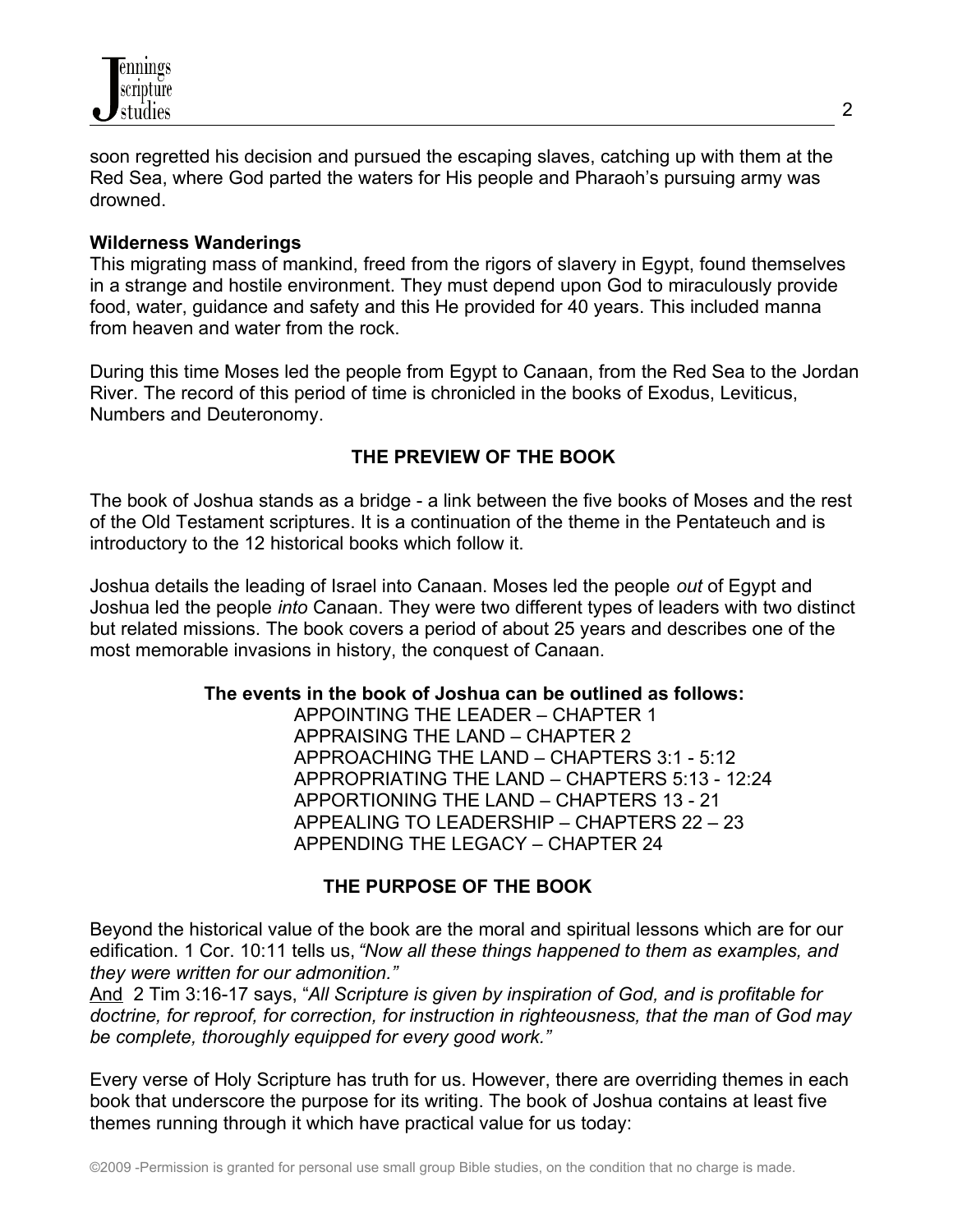#### **a.** *The first is the Faithfulness of God.*

 Perhaps the main purpose of the book, from God's perspective, is to provide an official and authoritative account of God's faithfulness. It constitutes a vital message from the living God to His people in every age telling of a faithful God Who is perfectly able to keep His promises. God had promised to give Israel a land - to borrow words from a Western folk song, "land, lots of land under starry skies above"- and He keeps His promise!

 **b.** *Second, the book demonstrates the importance of the written Word of God.* Read 1:8; 8:32-35; 23:6-16; 24:26-27.

 In the days of Joshua, the authoritative body of written truth consisted of the five books of Moses. With the addition of Joshua to the canon, the continuity of Holy Scripture is demonstrated.

- **c.** *Third, it shows the failure of human effort apart from divine direction.* When Joshua and the people of Israel were faithful to God's Word and His will, there was victory. When they abandoned His will in favor of their own genius, there was failure.
- **d.** *Fourth, the book is a commentary on God's holiness and His judgment of sin.* The destruction of the citieas and inhabitants of Canaan was not merely to give Israel military control of the area, bit it was the judgment of God upon the wickedness in the land. (Read Gen. 15:16 and Deut. 7:5-6)
- **e.** *Fifth, it provides a key to a conquering life in our personal spiritual warfare***.**  It has been suggested that the book of Joshua corresponds to the book of Ephesians in the New Testament. Both are about claiming the inheritance promised by God. The word "inheritance" is used over 50 times in Joshua. The book of Ephesians is about our possession and inheritance in Christ.

#### **Ephesians Inheritance Verses**

**Ephesians 1:11** informs us: *"In Him (Christ) also we have obtained an inheritance, being predestined according to the purpose of Him who works all things according to the counsel of His will…."*

 **Eph 1:13-14** *"…you were sealed with the Holy Spirit of promise, who is the guarantee of our inheritance."*

**Eph 1:18-19** *"the eyes of your understanding being enlightened; that you may know what is the hope of His calling, what are the riches of the glory of His inheritance in the saints."* 

 **Ephesians 5:5** *"For this you know, that no fornicator, unclean person, nor covetous man, who is an idolater, has any inheritance in the kingdom of Christ and God."*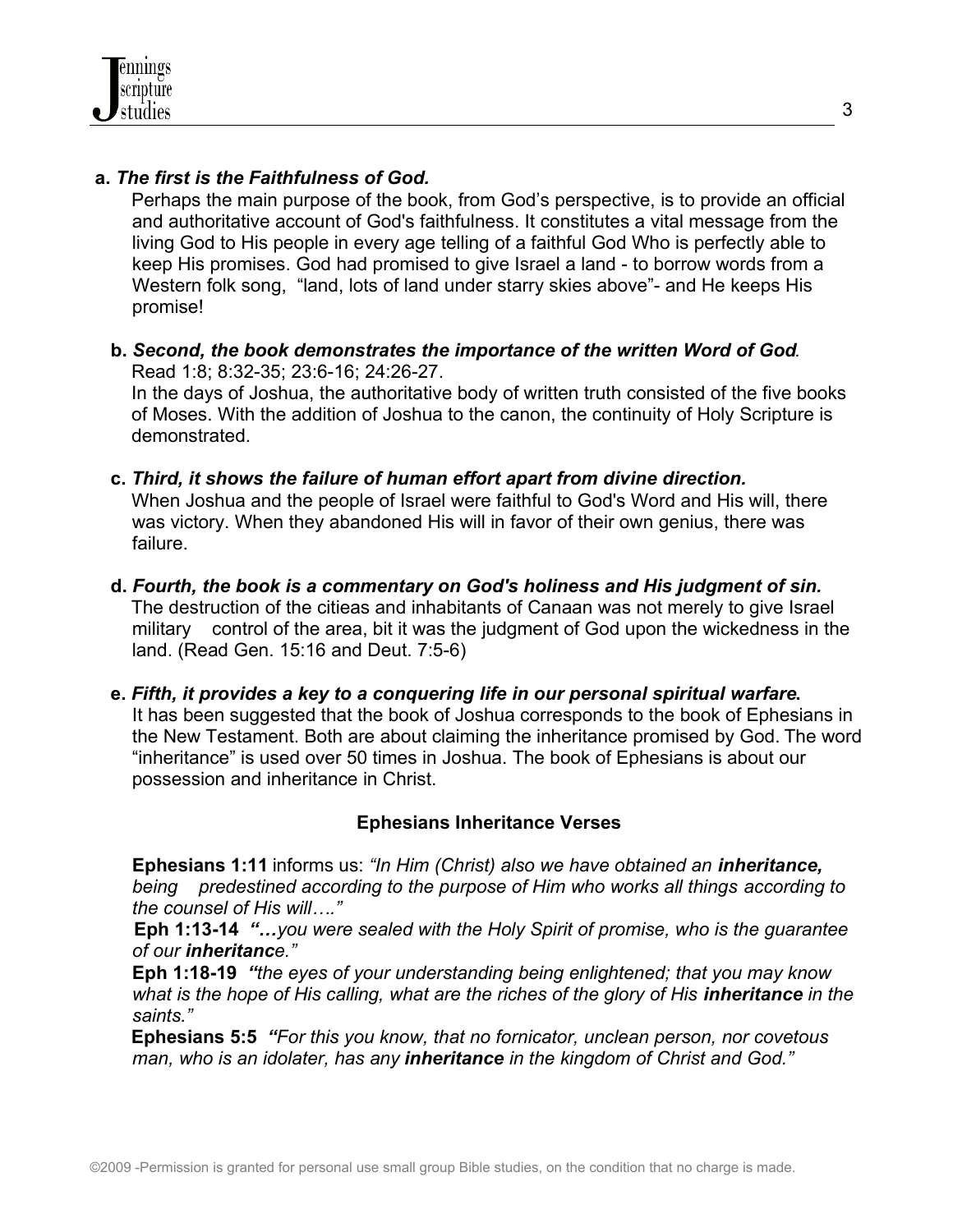

## *SOSHUA, THE MAN*

Meet Josh! The man Joshua, the son of Nun, of the tribe of Ephraim, was born a slave in Egypt. Although our focus is upon the man and ministry of Joshua, we cannot properly understand his ascendancy to prominence apart from another man, Moses. Moses was the greatest leader in the 0. T. - he knew men, he trained them, he led them, and they followed him.

No leader has ever had a more difficult challenge than Moses. To lead an entire slave nation out of the prison of Egypt, through the perils of 40 years of wilderness wandering to the promised land in Canaan was quite an undertaking! This Moses did and at the same time he trained the man who was to succeed him. This was an amazing accomplishment indeed!

Whatever Joshua was to accomplish in the future, must be attributed, as far as the human element is concerned, to his training by Moses. It is always that way. We all stand upon the shoulders of others.

#### **THE NAME JOSHUA**

Originally, his name was "Hoshea" or "Oshea" (Num. 13:8). Moses changed his name to "Joshua" (Num. 13:16). "Hoshea" means "salvation," but "Joshua" means "Jehovah saves" or "Jehovah is salvation." His name was changed to remind him in the future that even though he was the leader, Jehovah was his strength and salvation. In the N. T. it is clear that Joshua is a type of Christ. In Heb. 4:8, is an instance where "Jesus" should be translated "Joshua." The name "Jesus" in Greek is equivalent to "Joshua."

#### **THE PREPARATION OF JOSHUA**

Joshua is seen serving in several different and difficult roles, each one helping to prepare him for his greatest ministry.

#### **1. A FAITHFUL SOLDIER - Ex. 17:9-13**

He walks upon the stage of biblical history in the 17th chapter of Exodus. The Amalekites attacked Israel at Rephidim and *"Moses said to Joshua, choose some men and go out to fight the Amalekites"* (Ex. 17:9).

Here is Joshua's first appearance in the Bible and his first recorded assignment. Moses had observed his faith in God and his spirit of obedience and service and enlisted him as a soldier. Josephus says that Joshua was 45 years of age at the time of the Exodus. (Antiquities, Vol. l; p. 29). Moses had kept his eye on Joshua, noting his development.

Finally, the day came when Moses called on Joshua to "*choose men . . go fight."* By this time, Joshua was a man, a mature man, a military man, and, no doubt, a man's man. He was the captain of the Moses Militia!

We all are to "*go on to maturity,"* (Heb. 6:1); to *"stand firm in the faith; be men of courage; be strong"* (II Cor. 16:13); and be "*prepared to every good work."*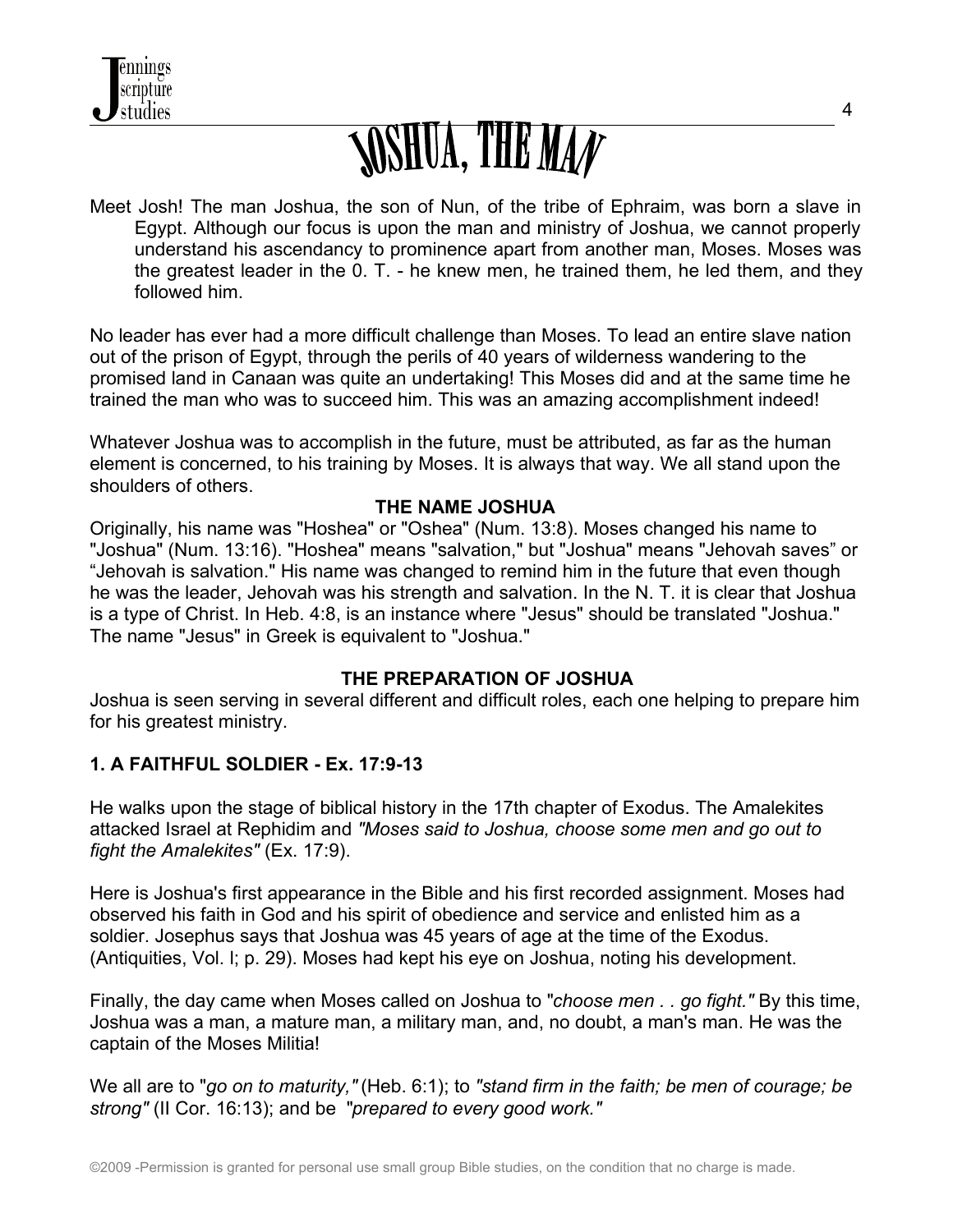(II Tim. 2:21). "Be Prepared" is the official motto of the Boy Scouts of America, but it has always been the understood requirement of all Christian soldiers. We are always to be "*prepared to every good work."*

#### **2. A FAITHFUL SERVANT - Ex. 24:13**

Here Joshua is mentioned as Moses' servant. The words are "then Moses set out with Joshua his aid and Moses went up on the Mount of God."

Throughout the wilderness journey, Joshua stood at the side of Moses, as his assistant. Joshua played "second fiddle" to Moses. Yet there is no recorded word of complaint.

Moses was the commander-in-chief and Joshua was his humble servant. Joshua 11:15 records: *"As the Lord commanded his servant Moses, so Moses commanded Joshua, and Joshua did it; he left nothing undone of all that the Lord commanded Moses."*

No greater commendation of Joshua can be made than that which God made in Num. 27:18, *"a man in whom is the Spirit."*

Work where God has put you. Be faithful to the task that is yours at the moment. Do what is required of you now and do it enthusiastically as to the Lord. Then, in God's time, He may open the door to another place He wants you to fill.

#### **3. A FAITHFUL SPY - Num. 13:1-14:10**

Joshua was appointed as one of the 12 spies to enter Canaan and survey the land. When they returned, only Joshua and Caleb gave a positive report, the other ten spies gave a negative report. It was at this point that Joshua's spiritual qualities emerged as never before. He confronts all the people saying - Num. 14:7-9 (READ)

Unfortunately, the people did not listen and as a result wandered in the wilderness for 40 years. Joshua's experience as a spy taught him many valuable lessons and helped prepare him for his future responsibilities.

From God's viewpoint, Joshua passed yet another test for leadership - the test of faith. While 10 of the spies had doubts, Joshua and Caleb had faith.

> *"Faith, mighty faith, the promise sees And looks to God alone Laughs at impossibilities and cries: 'It shall be done!"'*

- Faith is a requirement for sinners in order to become saints;
- it is also a requirement for saints in order to become servants of the Most High God.

In Hebrews chapter 11, the great faith chapter, we read repeatedly, "*by faith . . ."* Can you complete this statement: "*By faith (put your name) accomplished . . . "* what?

#### **4. A FAITHFUL SUCCESSOR.**

Moses knew that sooner or later another leader would be needed for Israel, and so he prayed to the Lord about it. It is recorded in Num. 27:16-17 (Read). The Lord's answer was immediate. He replied in Num. 27:18-19: (Read)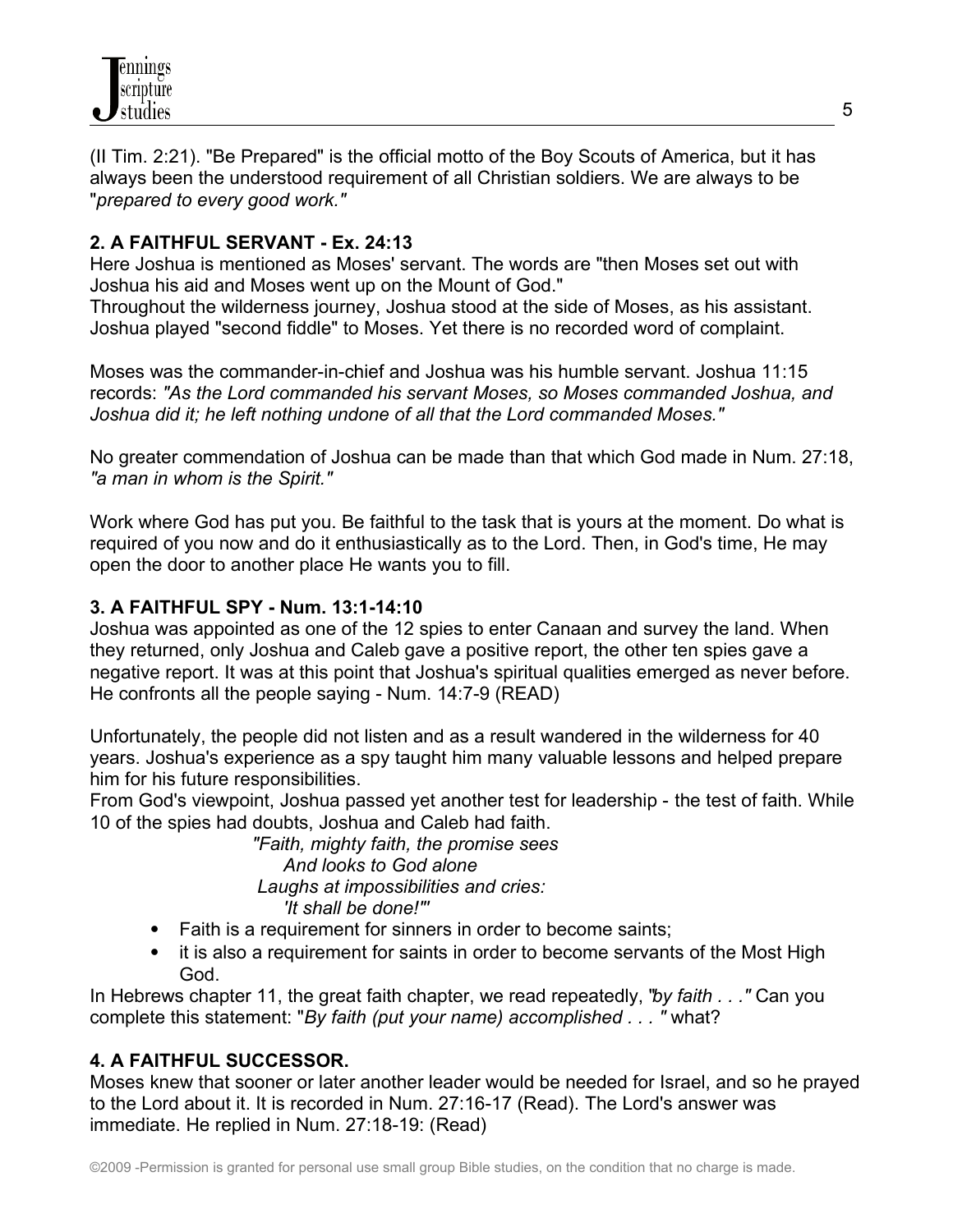God chose Joshua. He was not elected by the people. He was not selected by Moses. He was designated by God..

In Deut. 1:38, God tells Moses to help Joshua in these words, *"But your assistant, Joshua son of Nun, will enter it. Encourage him, because he will lead Israel to inherit it."* So Moses did just that. Read about Moses encouragement in Deut. 3:21; 31:7, 8; 34:9.

All of these experiences - that of soldier, spy, and servant - were designed by the Lord to prepare Joshua for his future leadership role as successor to Moses.

#### **THERE ARE SEVERAL SIGNIFICANT LESSONS THAT WE CAN LEARN FROM THIS INTRODUCTORY LOOK AT THE MAN JOSHUA:**

#### **1***. First, it takes time to become prepared for leadership responsibility***.**

The life of Joshua can be divided into three stages:

- The *first,* covering about 40 years, was spent as a slave in Egypt. (Josephus says he was 45 at the time of the Exodus.)
- The *second* period of about 40 years was spent as the understudy to Moses.
- The *third* stage, covering possibly 25 years, he was Israel's leader.

 Many Christians want to by-pass the process of demonstrating faithfulness over a long period of time. Our tendency is to desire instant recognition, instant prominence, instant success. But this is not God's way. Paul instructed Timothy to "not be hasty" in appointing spiritual leaders. (I Tim. 5:22) Novices were not seasoned. I Tim. 3:1-7 says that leaders who have families should lead them well. It takes time to raise a family and a leader.

#### **2.** *Those who would lead others must themselves be led.*

 A good leader must first learn to follow. Three-fourths of Joshua's life was spent in following.

 He had been on both the bottom and top rungs of the ladder of life. He understood people He had walked where they walked.

It is unfortunate, that the word "boss" has become synonymous with the word "leader" in the minds of many even in Christian circles. But in actuality, there is a vast difference. A boss is behind, driving. A leader is in front, leading. God has no bosses - only servantleaders.

**3**. *We must begin to serve God now in order to be prepared for future responsibility*. Begin now to do the things you would do if you were a leader.

#### **4**. *Follow the best examples***.**

 Moses was Joshua's example, his role-model and his teacher. We should be learning from more mature and experienced leaders. Study the lives of great leaders. Read biographies, Observe those in leadership roles who are being greatly used by God.

#### **5.** *Keep your motives pure.*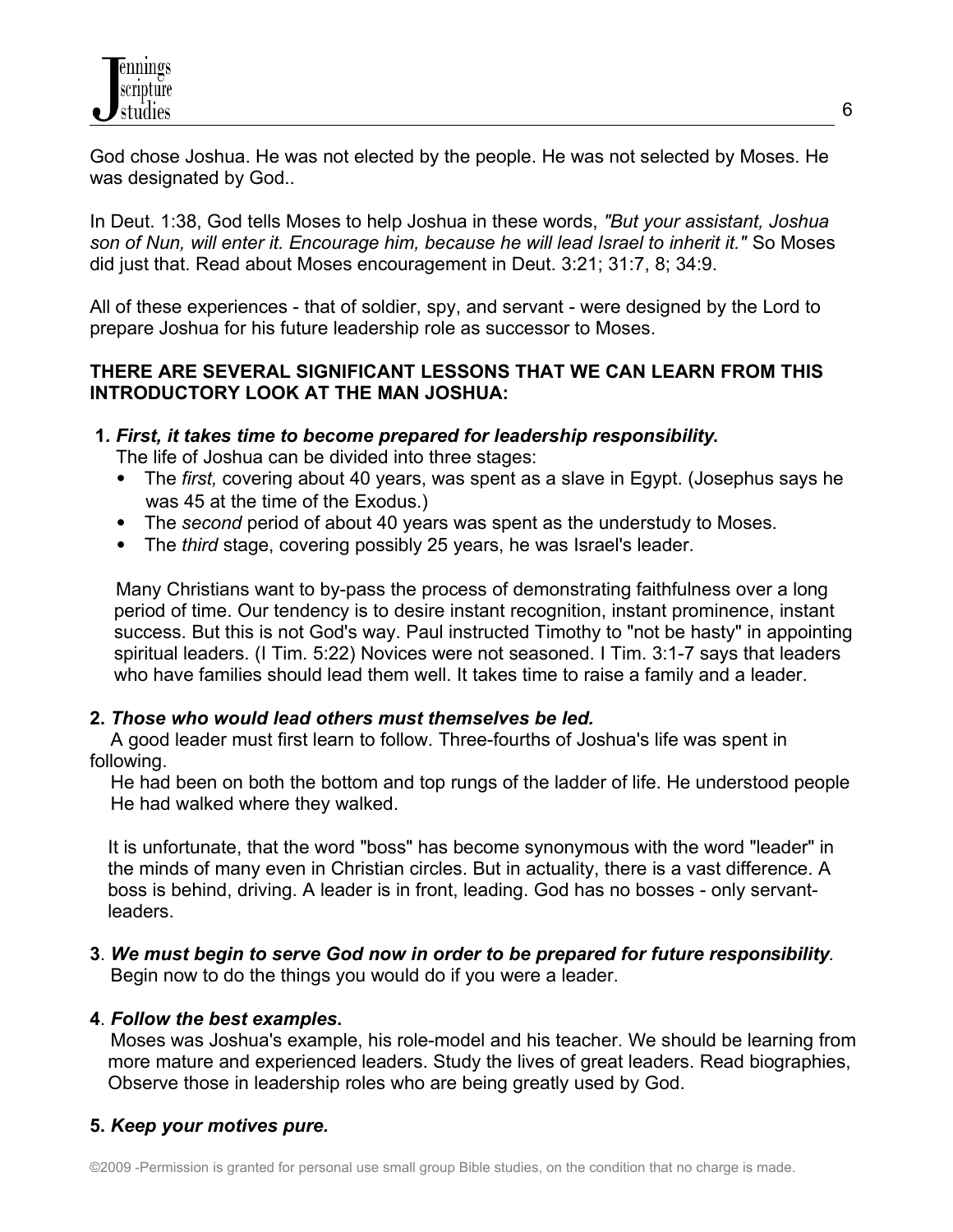Joshua served faithfully without even knowing that someday he would take over Moses' responsibilities. This is another reason why God chose him.

6. *Faithfulness in our present assignment prepares us for service at another level.* It is only as we pass the test that God entrusts us with more responsibility.



#### **A DISTINCTION: There is a distinction between Israel and the Church.**

- Israel's warfare was against physical enemies; ours is against spiritual enemies the world, the flesh and the Devil;
- They fought *for* a position of victory; we fight *from* a position of victory.
- Their warfare was in order to gain the victory; our warfare is to maintain the victory;
- Their warfare was to take their inheritance; we have been given our inheritance in Christ.

#### **A CLARIFICATION: Canaan is not a type of Heaven !**

#### **There are several reasons why Canaan cannot be a type of Heaven:**

- 1. Canaan was a place of conflict.
- 2. Canaan was a place of death. No death in Heaven.
- 3. Israel could have been removed from Canaan. Eventually some were.

#### **THE MEANING OF CANAAN FOR US**

Canaan pictures the believers' present position and possession in Christ. It is a picture of the life of the believer fighting the warfare of faith here and now. That is what Ephesians chapter 6 is about – so, *"Put on the whole armor of God."*

Warren W. Wiersbe wrote, "Too many Christians are 'in between' in their spiritual lives – between Egypt and Canaan. They have been delivered from the bondage of sin but they have not by faith entered into the inheritance of rest and victory. How to enter and claim this inheritance is the theme of Joshua."

#### **How do we live victoriously in spiritual Canaan while on our way to Heaven?**

#### **Romans 8:37**

*"Yet in all these things we are more than conquerors through Him who loved us."*

#### **CONCLUSION**

What about your life? Where are you in the process of demonstrating your commitment both to God and to men? Have you been faithful in the assignments that the Lord has given you in the past? But let us not forget that we are God's instruments. A holy servant of God is an awesome instrument in the hands of omnipotence!